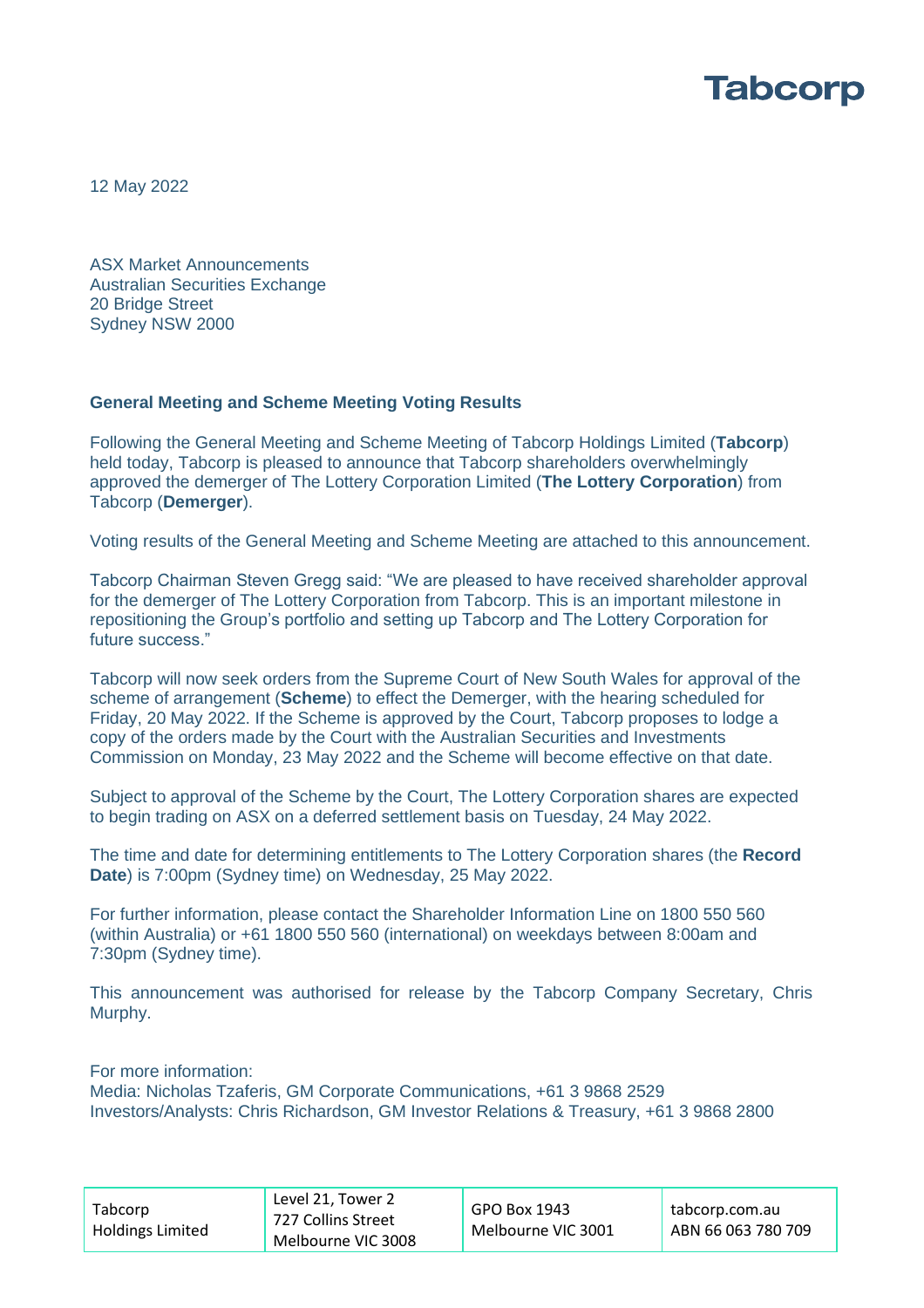

#### GENERAL MEETING Thursday, 12 May 2022

As required by section 251AA(2) of the Corporations Act 2001 (Commonwealth) the following statistics are provided in respect of each resolution on the agenda.

| <b>Resolution Voted on at the meeting</b> |                                     | Proxy Votes (as at proxy close) |                         |                    |                                      | Number of votes cast on the poll |                         |                    |           |         |  |
|-------------------------------------------|-------------------------------------|---------------------------------|-------------------------|--------------------|--------------------------------------|----------------------------------|-------------------------|--------------------|-----------|---------|--|
| No                                        | <b>Short Description</b>            | Strike<br>Y/N/NA                | For                     | <b>Against</b>     | <b>Discretionary</b><br>(open votes) | Abstain                          | For                     | Against            | Abstain * | Result  |  |
|                                           | <b>Capital Reduction Resolution</b> | <b>NA</b>                       | 1,461,034,362<br>98.78% | 2,571,347<br>0.17% | 15,412,541<br>1.04%                  | 263,334                          | 1,481,402,467<br>99.83% | 2,571,403<br>0.17% | 263,334   | Carried |  |

\* - Note that votes relating to a person who abstains on an item are not counted in determining whether or not the required majority of votes were cast for or against that item